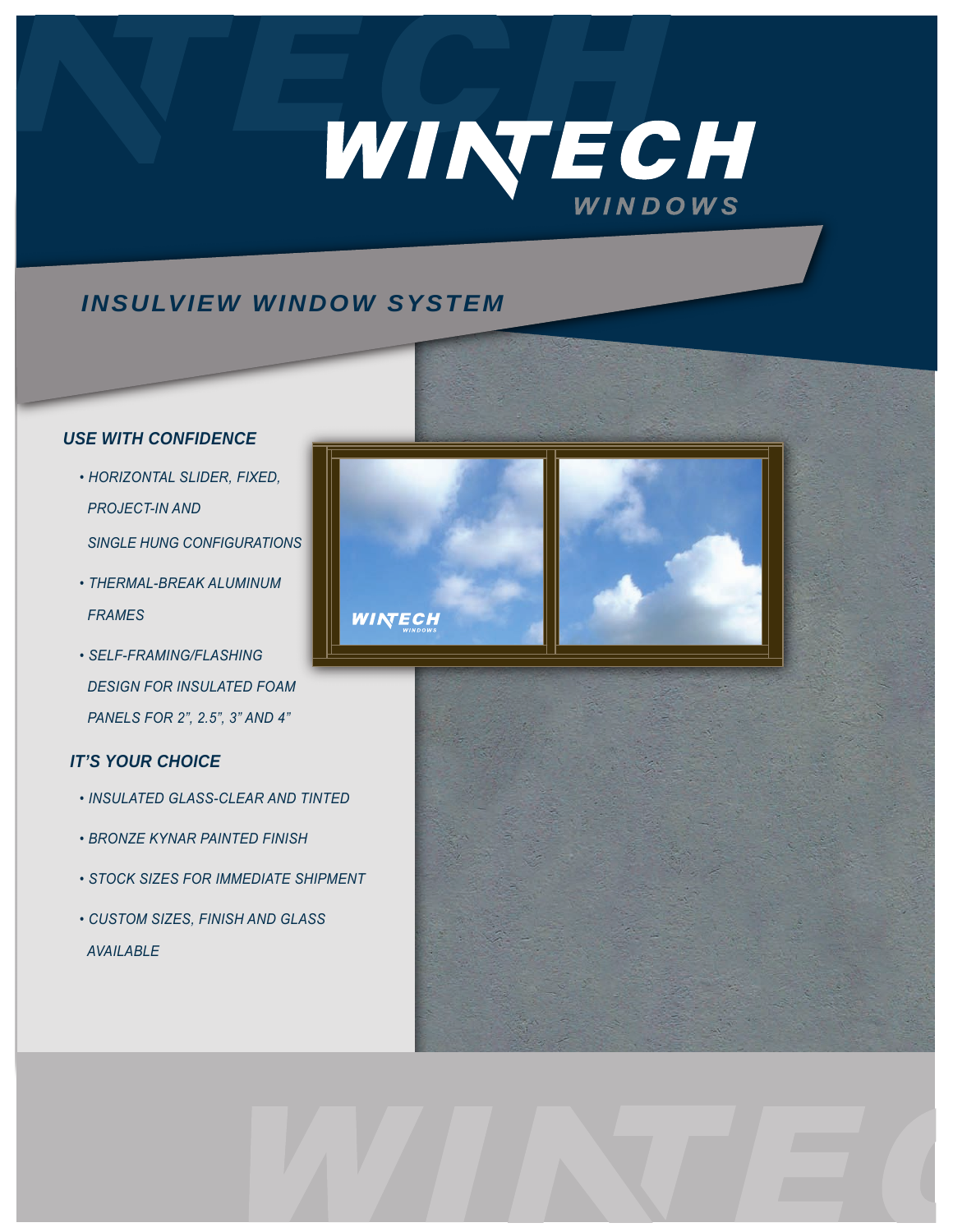

### *INSULVIEW WINDOW SYSTEM*